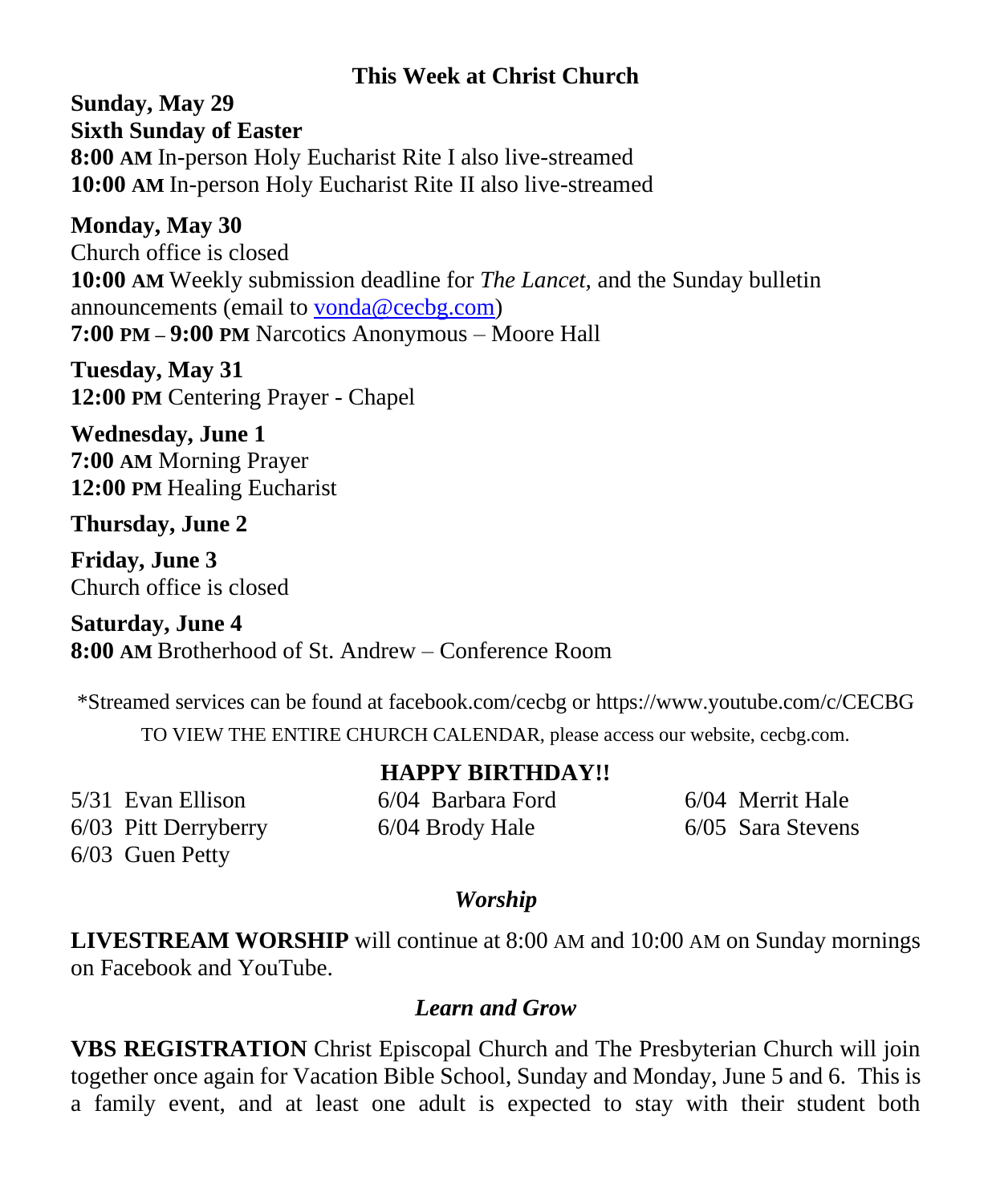nights. Registration is now open at [https://forms.gle/ApvTEgqynpqtCpmH6.](https://forms.gle/ApvTEgqynpqtCpmH6) We look forward to seeing you all this summer!

**HOLY LAND 2023** After many delays and changes in plans, we are excited to announce the dates for our trip to the Holy Land. Join Father Steve and Mother Becca as we follow in the footsteps of Jesus and the Apostles October 17-25, 2023. To learn more or to register for the trip, go to [portal.myfaithjourneys.com](http://portal.myfaithjourneys.com/) and click to enter the group code 23005.

**CENTERING PRAYER** is Tuesdays at 12:00 PM. We are meeting in the Chapel. Anyone who is interested is welcome. Any questions, please contact Kathy Wise-Leonard at 270- 779-5595 or email [billkathyleonard@bellsouth.net](mailto:billkathyleonard@bellsouth.net) or Janice Erbach at 270-904-1164 or email [kassta@jadegrel.net.](mailto:kassta@jadegrel.net)

# *Radiate*

**MEALS, INC.** Christ Episcopal Church is responsible for MEALS on Saturday, June 4. If you are interested in helping with preparation, bread pickup, or delivery please contact Kathy Wise-Leonard at [billkathyleonard@bellsouth.net](mailto:billkathyleonard@bellsouth.net) or (270)779-5595. Thank you for considering this ministry!!!

**CHURCHES UNITED IN CHRIST HELP MINISTRY** is one of the oldest outreach ministries of Christ Church. In partnership with the three other downtown Christian churches, we attempt to assist families with their electric bill, emergency prescriptions, gasoline for an out of town doctor appointment, etc. For the past several months, the NEED has far exceeded our resources to help. In order to effectively sustain this ministry we need for members to step up with a pledge of \$10 or more per week. The Help Ministry at Christ Church currently distributes about \$1,000 per month to those in need using a voucher system. We only help an individual once every 12 months. Won't you please include a gift to the Help Ministry in your gifts to Christ Church! God Bless

Mary, Mary, Karen, Margie, Susan, and Elaine, Your HELP MINISTRY TEAM

**WEDNESDAY COMMUNITY LUNCH** has started serving sack lunches. We are in need of monetary donations to further our program. Your donations are appreciated and can be put in the offering plate with a designation to WCL or may be made online at [https://www.cecbg.com/secure-giving.](https://www.cecbg.com/secure-giving) We are also encouraging folks to join our team of volunteers to assemble and serve! Contact Mary Cash [\(marygcash@gmail.com\)](mailto:marygcash@gmail.com), Janice Erbach [\(kassta@jadegrel.net\)](mailto:kassta@jadegrel.net), or Margie Dotson [\(madebg@bellsouth.net\)](mailto:madebg@bellsouth.net) for more information.

**ONLINE GIVING** Make a secure contribution online to the current year operating fund and/or other funds. You can make your donations through the church website.

# *General Announcements*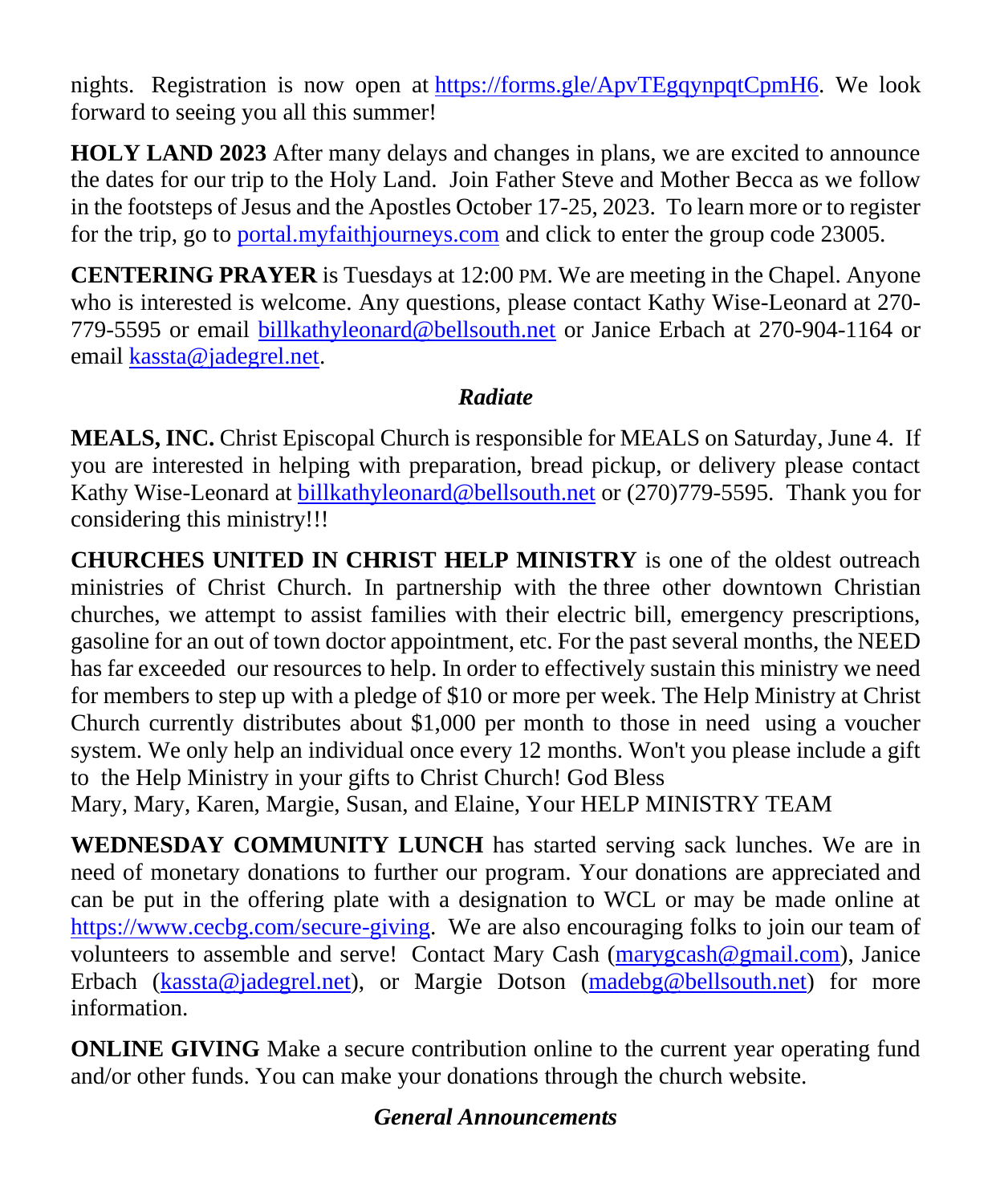**PARISH PRAYER LIST** in an effort to keep the prayer list up to date, starting in July, we will start removing people who have been on the pray list for 3 or more months. Please let Vonda know if you want someone to stay on the prayer list.

**CAMPUS CLEAN-UP** In recent months, an intrepid group of volunteers has taken on the big task of cleaning out the storage closets here on campus. As with any home, the longer we live into our space, the more stuff we collect, and while we love your willingness to share with Christ Church, if you do plan to donate items for Christian Education, the kitchen, or elsewhere, please let us know about it so that it can find a good home and be of use.

# **Parish Prayer List**

#### **Parishioners of Christ Church**

Judy Adams Ruth Anne Bell Jimmy Bohannon Aldis Brunson Claire Campbell Jane Coleman Angela Collins Bill Collins Dolores Dodd

Lois Downs Pat Frederick Dean Gilbert Bob Harrison Nick Heil Barbara Keith Paula Morgan Gretchen Niva Jo Owsley

Fred Siewers Ava Simerly Josh Stiles David Towell Karen Towell Carroll Travelsted Pat Waddington Jessie Wolfe

### **Parishioners of Christ Church teaching overseas**

Boo Petersen, South Africa Galen Olmsted, Venezuela

**Parishioners of Christ Church in discernment for ordained ministry**

The Rev. Billy Adams, *deacon in the Diocese of Kentucky* The Rev. Ken Casey, *deacon at Christ Church*

**In Thanksgiving**

\*For the birth of Elyse Pearl Gilbert, daughter of Patrick and Juliana Gilbert

### **For our Cloister Community**

#### **In Remembrance**

\*David Alan Sherman, *nephew of Doug Sherman*

\*Donnie Corn, *brother of Vonda Garringer* Bob Williams, *brother of Betty Young*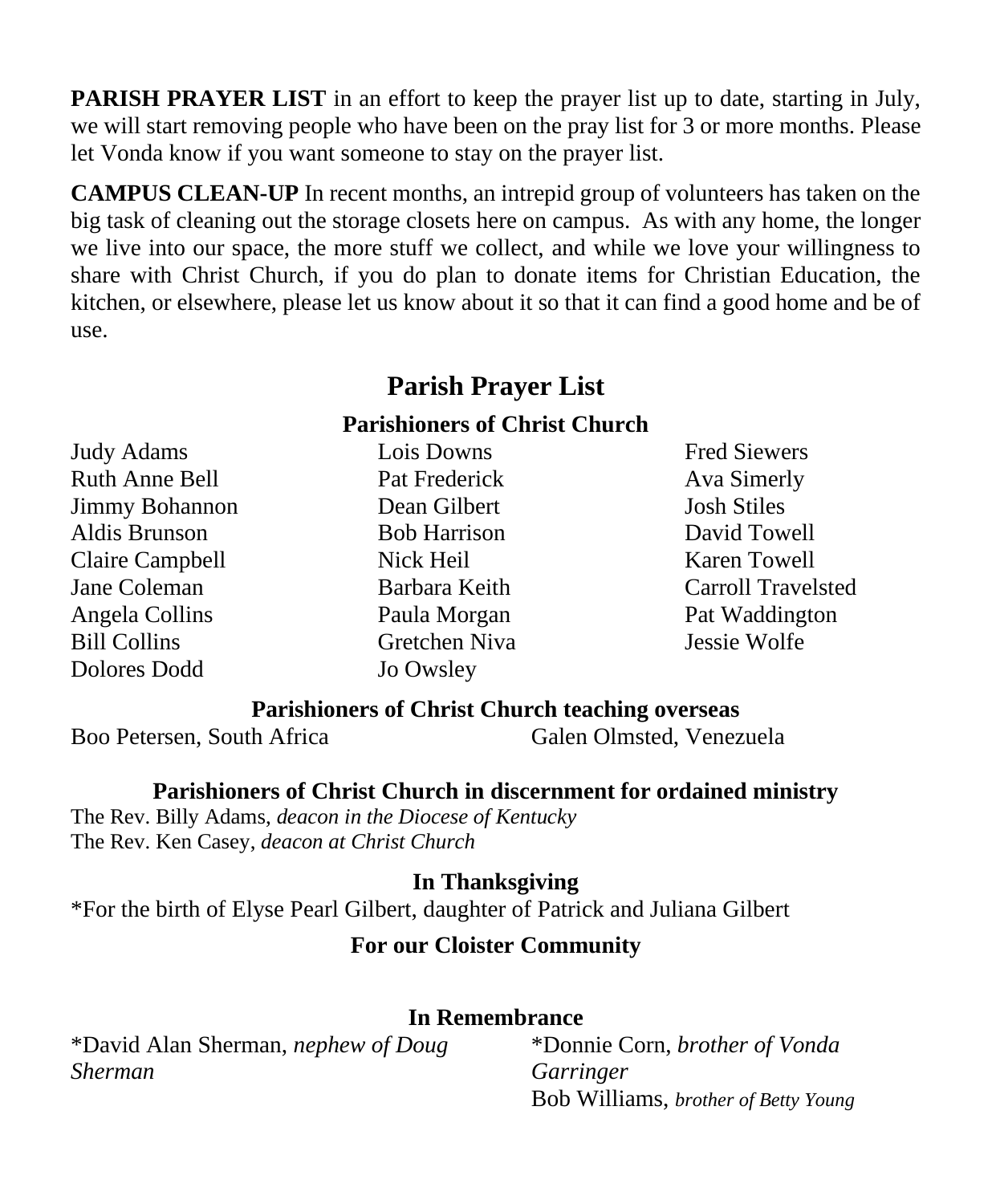### Melloney Simerly **Military serving overseas known by Christ Church parishioners**

### **Family of Christ Church parishioners**

Anastasia Arnold, *daughter of Deb Stein* Nik Avery, *great nephew of Andrea Petty* Jeremy Bennett, *brother-in-law of Karen Crabtree* Denita Brady, *step-daughter of Bill Collins* YaYa Briley, *sister of Dolores Dodd* Arnold Carter, *father of Brittany Whitlow* Josina Cavallo, *sister of Barbara Powell* Jan Chastain, *sister-in-law of Terrisa Taylor* Mark Crabtree, *brother-in-law of Melinda Grimsley* Bethaney Adams Curry, *daughter of Karen Adams* \*Randy Dale, *sister-in-law of Jim Dale* Allen Dodd, *husband of Delores Dodd* Don, *brother of Terrisa Taylor* Sarah Moore Epperson, *sister of Elizabeth Rhodes* Bill Escher, *uncle of Stacey Hughes* Jackie Estes, *sister of Kathy Leonard* Nancy Farley, *mother of Fonda Hyong*  Hannah Gatland, *granddaughter of Bob & Marti Harrison* Grant Geyer, *son-in-law of the Hoyng's* Lala Gullett, *stepmother of Vonda Garringer* \*Tabatha Harmon, *sister of Vonda Garringer* Sally Hertting, *mother of Laurie Joyce* Doug Hunnewell, *grandson of Maryanne Ringo* Jessica Jones, *sister of Melinda Grimsley* Taylor Kent*, granddaughter of Doug Lawhorn* Ray & Donna Knauft, *parents of Terry Knauft* Jon Kovara, *uncle of Ken Stein* Colleen MacGregor, *daughter of Mary Anne Ringo* Wayne MacGregor*, son of Maryanne Ringo*

Nancy Mantel, *sister of Judy Reimer* Kim Marcum, *niece of Carol Crowe Carraco* Adison May, *great granddaughter of Sue Wilson* \*Bill Maywhort, *brother of Marilyn Keith* Ann Lee McAllister, *mother of Cary McAllister* Phillip Morgan, *nephew of Paula Morgan* John Newton, *father of Andrea Petty* Daniel Ohrmundt, *brother-in-law of Laurie Joyce* Adrian Olmsted, *son of Ken Casey* Devan Parker, *granddaughter of Mary Anne Ringo* Amanda Parrish-Block, *daughter of Tillie Botwin* Bobbie Pedigo, *father of Jenny Morehead* Ed Pulley, *nephew of Carol Barry* Angelina Sanchez, *niece of Bruce & Barbara Powell* Nevada Sanchez, *niece of Bruce & Barbara Powell* Delaney & Sydney Schulten, *granddaughters of Tim & Nancy Huston* Liz Stein, *daughter of Ken Stein* James Swick, *son of Cathie Huston* Coy Tucker, *father of Belinda Palmer* Nic Turner, *relative of Doug Lawhorn* Aisley Warner, great-*granddaughter of Bonnie Schlicht* Liliana Warner, *granddaughter of Bonnie Schlicht* Nita Williams, *sister-in-law of Betty Young* Mona Wimp, *niece of Portia Wimp* Emily Young, *granddaughter of Paul & Betty Young* Addie Zaker, *niece of Jan Campbell*

### **Others known by Christ Church parishioners**

Darla Angelbeck, *requested by Miliska Knauft* Sarah Ashford, *requested by Don Goidel* Jody Blake, *requested by Karen Adams* Gunther Brock, *requested by Maryanne Ringo* Gail Brookman, *requested by Shawn Rhodes* C, *requested by Laurie Joyce*

Francisca Cartagnea, *requested by Laurie Joyce* Jared Carter, *requested by Janet Flora* Bobby Cash, *requested by Penny Adams* Chelsea, *requested Don & Lou Goidel* Jerry Cherry, *requested by Tillie Botwin* Mary Louise Cherry, *requested by Tillie Botwin*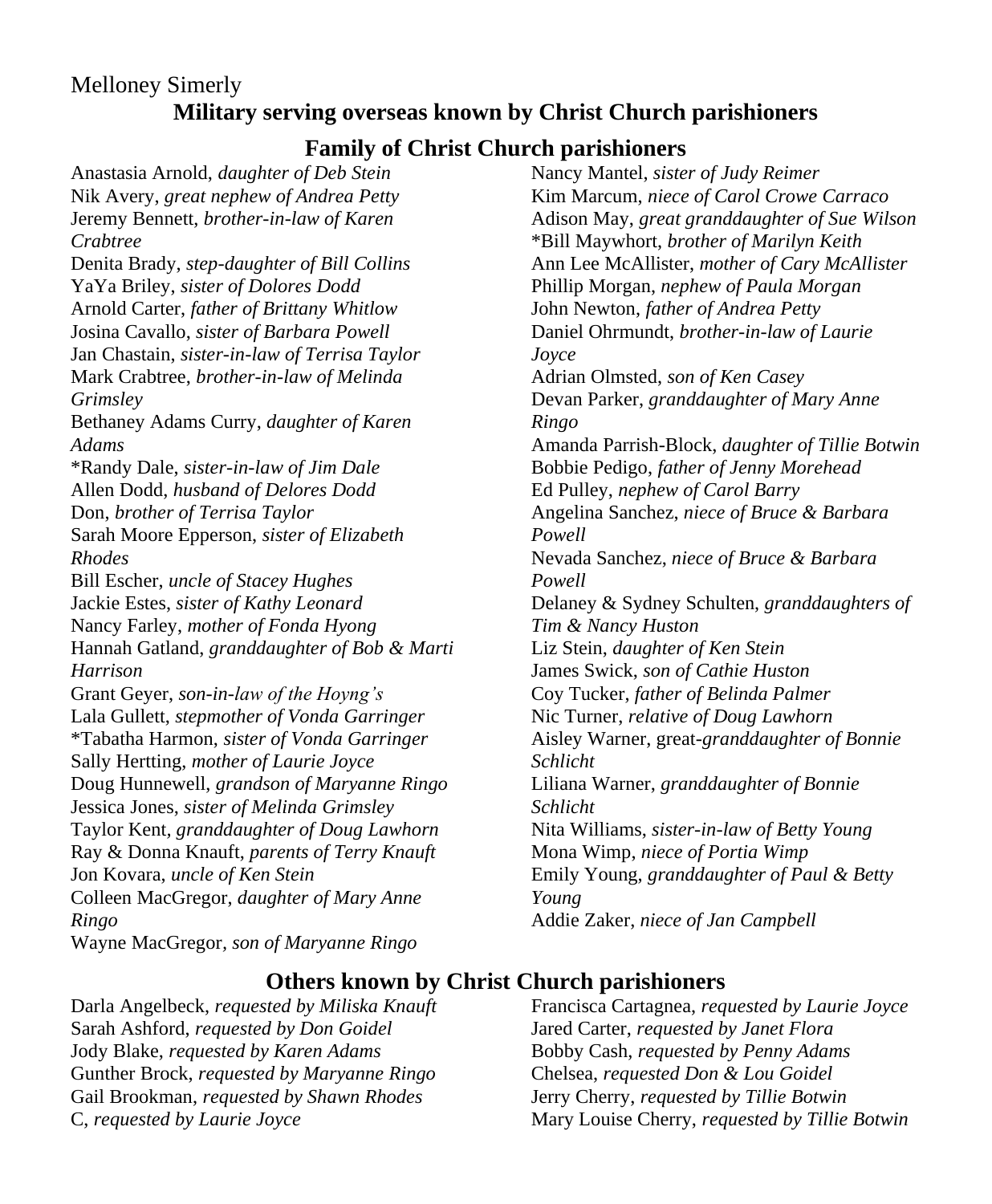Grover Dils, *requested by Doug Lawhorn* Tenzin Dolkar, *requested by Ken Casey* Josey Edwards, *requested by Laura Goodwin* Debbie Embry & family, *requested by Laurie Joyce* Elizabeth Fox, *requested by George Anna McKenzie* Jean Gibbens, *requested by George Anna McKenzie* Chuck & Cheryl Glass, *requested by Bill Riedel* Chad Hamm, *requested by Janet Grider* Betsy Harned, *requested by Susan Cook* Howard, *requested by Karen Robeson* Amelia Beth Jarboe, *requested by LaJuana Wilcher* Roberta Johnson, *requested by Doris Love Hunt* Glenn LaFantasie, *requested by Carol Carraco* Megan, *requested by George Anna McKenzie* Magdelena*, requested by Laurie Joyce* Bob Monteiro, *requested by Terry Knauft* Pat Mouser, *requested by Matilda Botwin* John Warren Oakes, *requested by Suzanne Hanratty*

Britt O'Brien, *requested by Susan Cook* Glenn Perkinson, *requested by Patsy Sloan* Liz Preston, *requested by Suellen Carbin* Sister Lucia Quesada, *requested by Miliska Knauft* Susan Rodgers, *requested by Georgeanna McKenzie* Kathleen Rogers, *requested by Mary Travelsted* Cathy Schultz, *requested by Mike Harper* Shelley Shoulders, *requested by Carroll Smith* Amber Simerly Eric Smith, *requested by Jennifer Travelsted* Marla Sowers, *requested by Paula Lyons* Ara & Cyrus Sprouse, *requested by Mikey Crabtree* Teresa Stidham, *requested by Andrea Petty* Naomi Sturt, *requested by Maryanne Ringo* Kathy Sullivan, *requested by Maryanne Ringo* Byron Swift, *requested by Clyde Joyce* Zam Lam Vung, *requested by Laurie Joyce \*indicates new*

#### **Christ Episcopal Church Vestry Members**

#### **Class of 2023 Class of 2024 Class of 2025**

Linda Mitchell Mike Harper John Carter Belinda Palmer Paula Maier Jim Dale Shanna Paul Peggy McKillip David Lee

Troy Puckett Scarlett Winters Brenda Willoughby